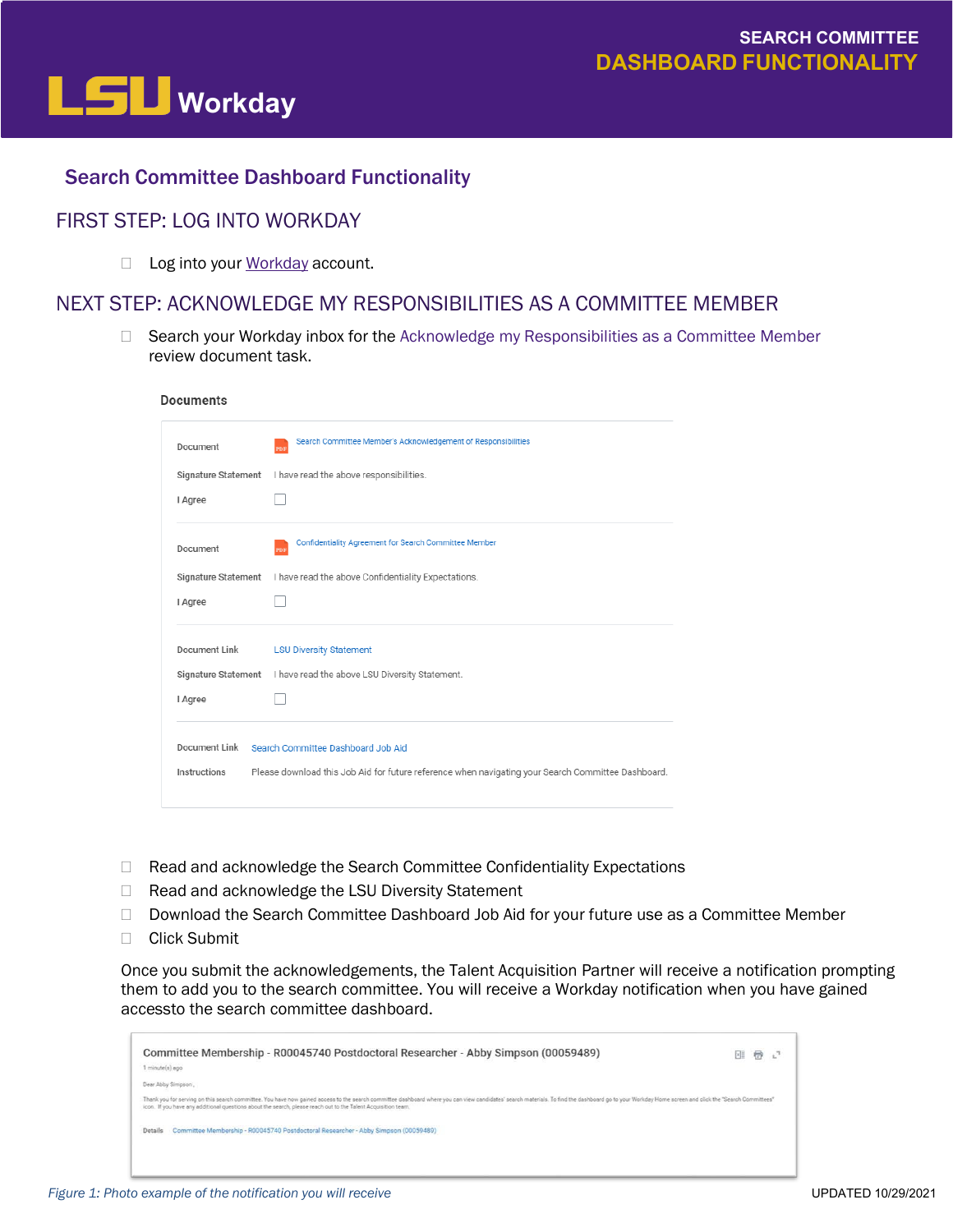## NEXT STEP: ACCESS THE SEARCH COMMITTEE DASHBOARD

□ Locate the 'Search Committees' Worklet on your Workday home page. Click on the Worklet to open the Search Committee page. You will see a gray bar at the bottom of the screen that will become blue as thepage loads. Please give the page a few minutes to load the list of committees you are participating in.



 $\Box$  Under 'My Requisitions' you will see the requisitions for all search committees you have access to. Click the blue link for the requisition you wish to view, and you will be taken to the Requisition Overview Screen.

| <b>Job Requisition</b>                                                                         | Job.<br>Requisition<br><b>Status</b> | Day(s)<br>Open    | <b>Primary Location</b>               | Hiring Manager(s)           | Superv<br>Organi                             |
|------------------------------------------------------------------------------------------------|--------------------------------------|-------------------|---------------------------------------|-----------------------------|----------------------------------------------|
| R00050504<br><b>Veterinary Clinical</b><br><b>Sciences</b><br><b>Department Head</b><br>(Open) | Open                                 | 50<br>days<br>ago | <b>2307</b><br>Veterinary<br>Medicine | Joel D Baines<br>(00006547) | <b>LSUAN</b><br>Veterit<br>(Joel I<br>(0000) |
|                                                                                                |                                      |                   |                                       |                             | r                                            |

 You will then find the candidate grid under 'Candidates for Job Requisition as Search Committee Member'. All information on each candidate can be found on this grid. To download attached documents, click on theicon under the 'Candidate Attachments' column (icons may be different colors depending on file type).